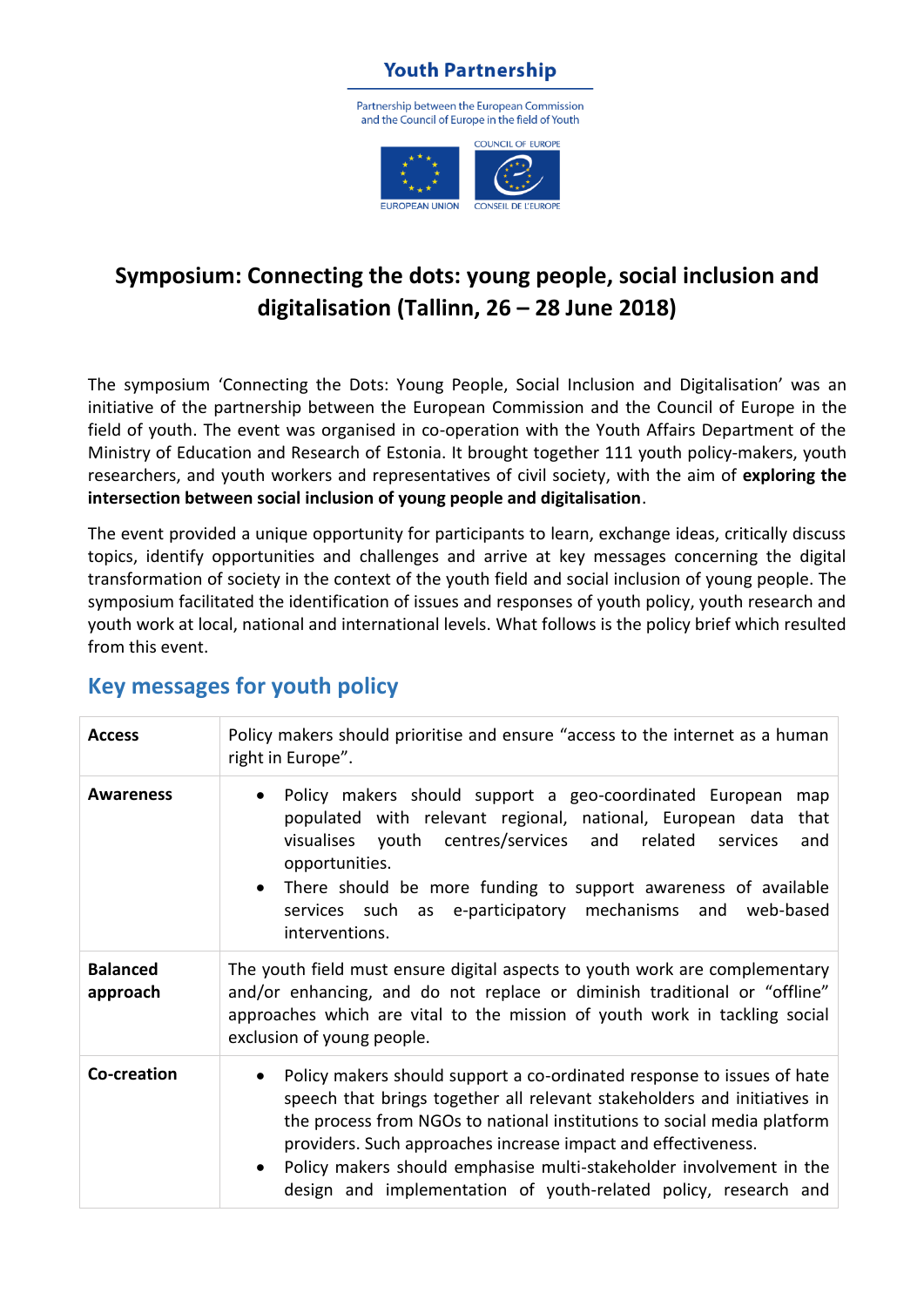|                                       | practice from problem formulation through to implementation.<br>They should ensure co-creation involving those socially excluded as a<br>core principle for both online and offline policy and service design for<br>young people. Prescribed methodologies for effective co-creation in<br>different contexts should be developed.                                                                                                                                                                                                                                                                                                                                                                                                                                                                                |
|---------------------------------------|--------------------------------------------------------------------------------------------------------------------------------------------------------------------------------------------------------------------------------------------------------------------------------------------------------------------------------------------------------------------------------------------------------------------------------------------------------------------------------------------------------------------------------------------------------------------------------------------------------------------------------------------------------------------------------------------------------------------------------------------------------------------------------------------------------------------|
| Communication                         | Policy makers should promote youth-friendly language,<br>attractive<br>visualisations, etc. and easy-to-digest ways of communicating official<br>documents, relevant governmental information and services, including legal<br>information.                                                                                                                                                                                                                                                                                                                                                                                                                                                                                                                                                                        |
| Corporate<br>social<br>responsibility | Policy makers should formulate measures, recommendations and promote<br>"corporate social responsibility" of web-based platforms in terms of<br>ameliorating practices that lead to social exclusion of young people.                                                                                                                                                                                                                                                                                                                                                                                                                                                                                                                                                                                              |
| Data,<br>algorithms                   | Policy and legislative mechanisms should be explored around<br>addressing the threats and harms of "algorithms" in making decisions<br>that affect young people in both the public and private spheres. (These<br>algorithms may relate to such aspects as facial recognition, or social<br>media data analysis.)<br>Youth-friendly language, brevity and priority of consequences of how<br>young people's data is protected and used should be communicated by<br>online websites and platforms. This should also be the case for<br>communicating overall terms and conditions on internet sites.                                                                                                                                                                                                               |
| <b>Digital</b><br>transformation      | Policy makers should devise a European policy framework that<br>emerging opportunities and<br>challenges<br>digital<br>addresses<br>0f<br>transformation for different cohorts of young people in society,<br>particularly those socially excluded or at risk.<br>Policy makers should ensure adequate funding for research needed in<br>$\bullet$<br>relation to digital transformation, youth field and social inclusion.                                                                                                                                                                                                                                                                                                                                                                                        |
| <b>Discrimination</b>                 | Policy makers should ensure funding and support for implementation of long-<br>term focused campaigns to raise awareness and understanding of online anti-<br>social behaviour leading to social exclusion of young people (such as "hate<br>speech", "doxing", "trolling", "cyber-bullying", etc.)                                                                                                                                                                                                                                                                                                                                                                                                                                                                                                                |
| <b>Education</b>                      | Policy makers should seek to implement policy, research and practice<br>$\bullet$<br>that focus on educating the perpetrators of hate speech in addition to<br>removing their content.<br>There should be a strong commitment to digital competency curricula<br>$\bullet$<br>and wider theoretical and practical related curricula around<br>digitalisation at primary and post-primary level in terms of formal<br>educational settings.<br>There should be a co-ordinated response between formal and non-<br>formal education in relation to digital competences and wider<br>theoretical and practical knowledge around digitalisation for young<br>people.<br>There should be adequate funding, training and support for youth<br>$\bullet$<br>workers to develop competencies for smart/digital youth work. |